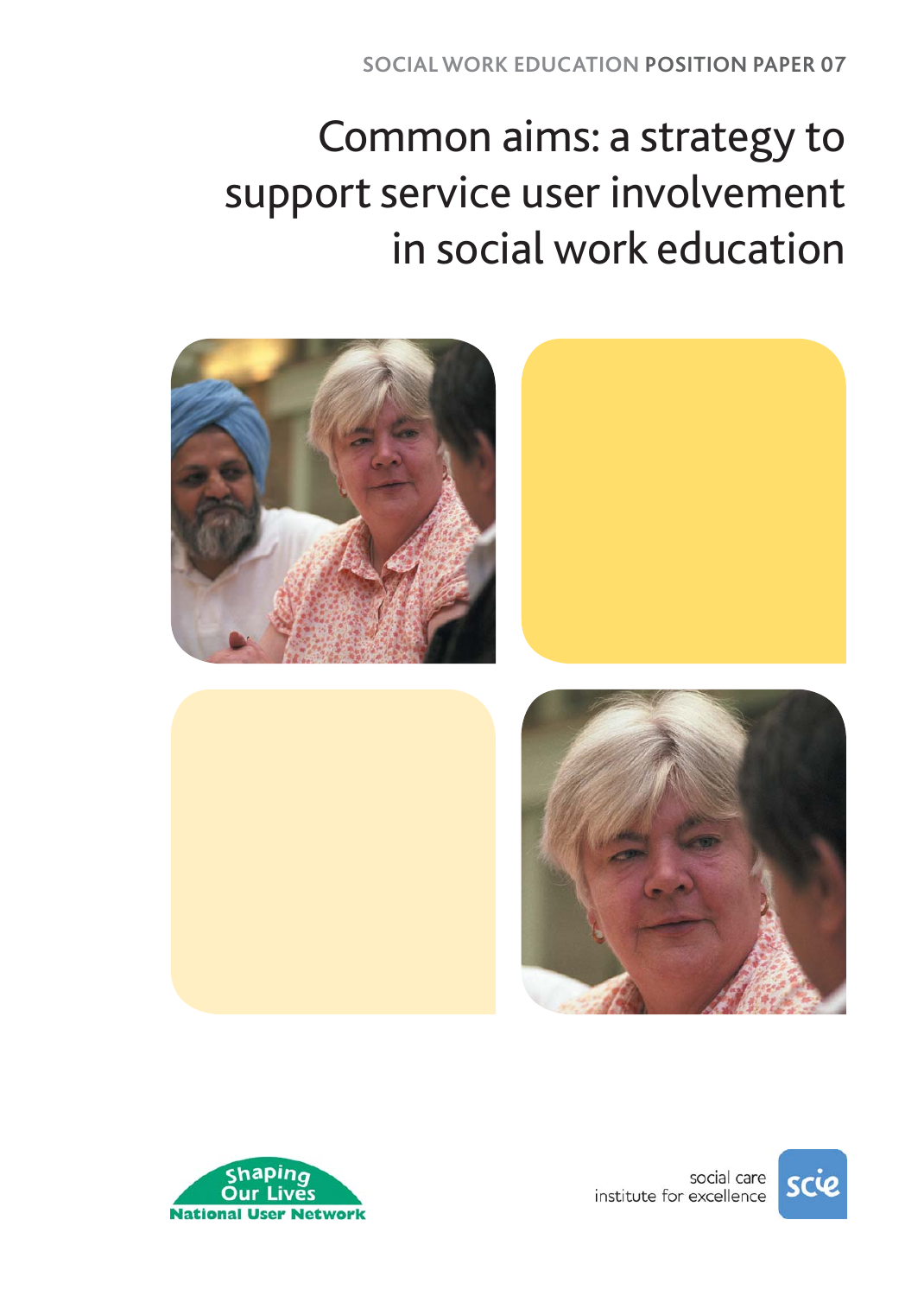SCIE's aim is to improve the experience of people who use social care services, by developing and promoting knowledge about good practice in social care.We pull together knowledge from diverse sources through working with a broad range of people and organisations. We share this knowledge freely, supporting those working in social care and empowering service users.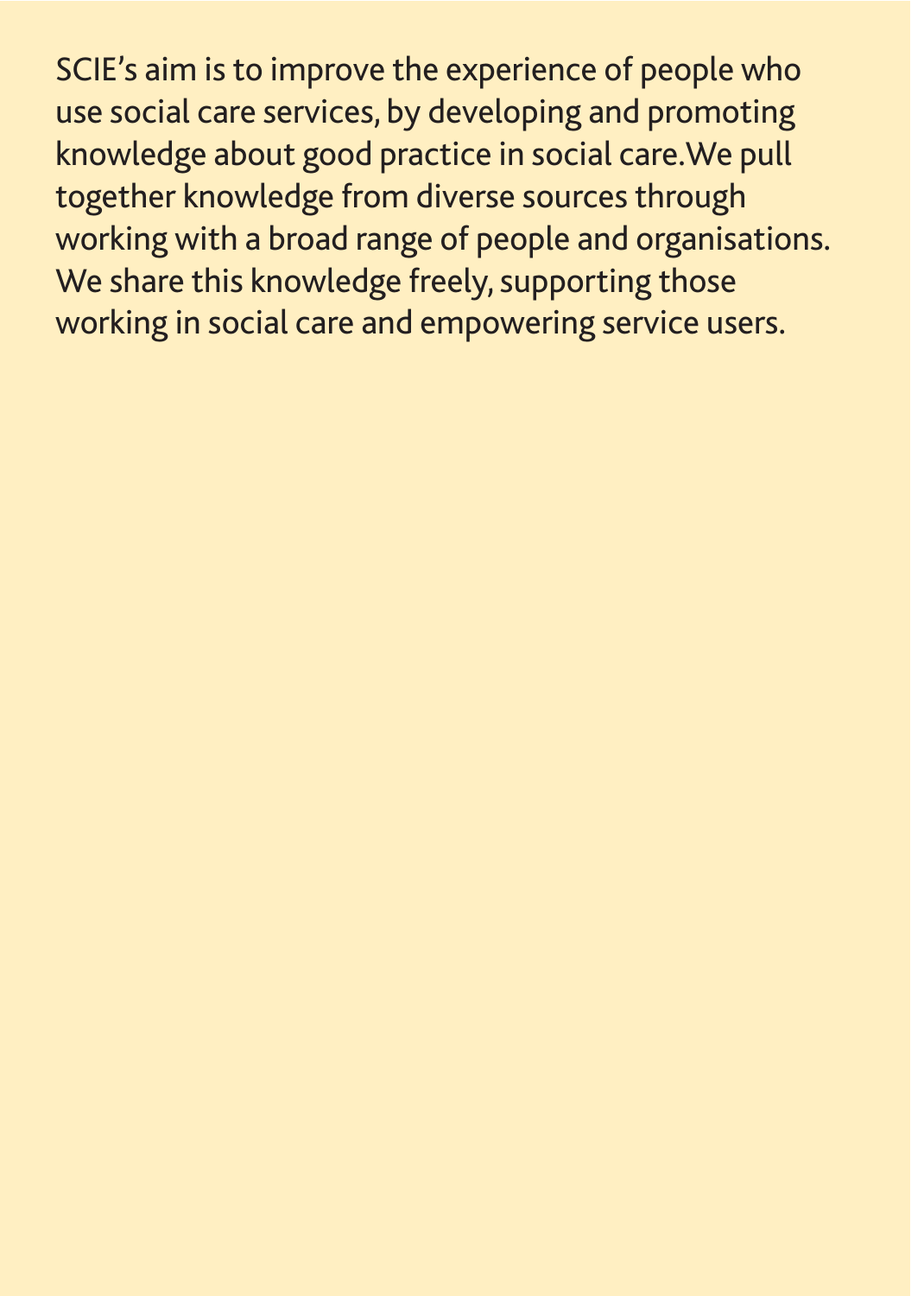# Common aims: a strategy to support service user involvement in social work education

Fran Branfield, Peter Beresford and Enid Levin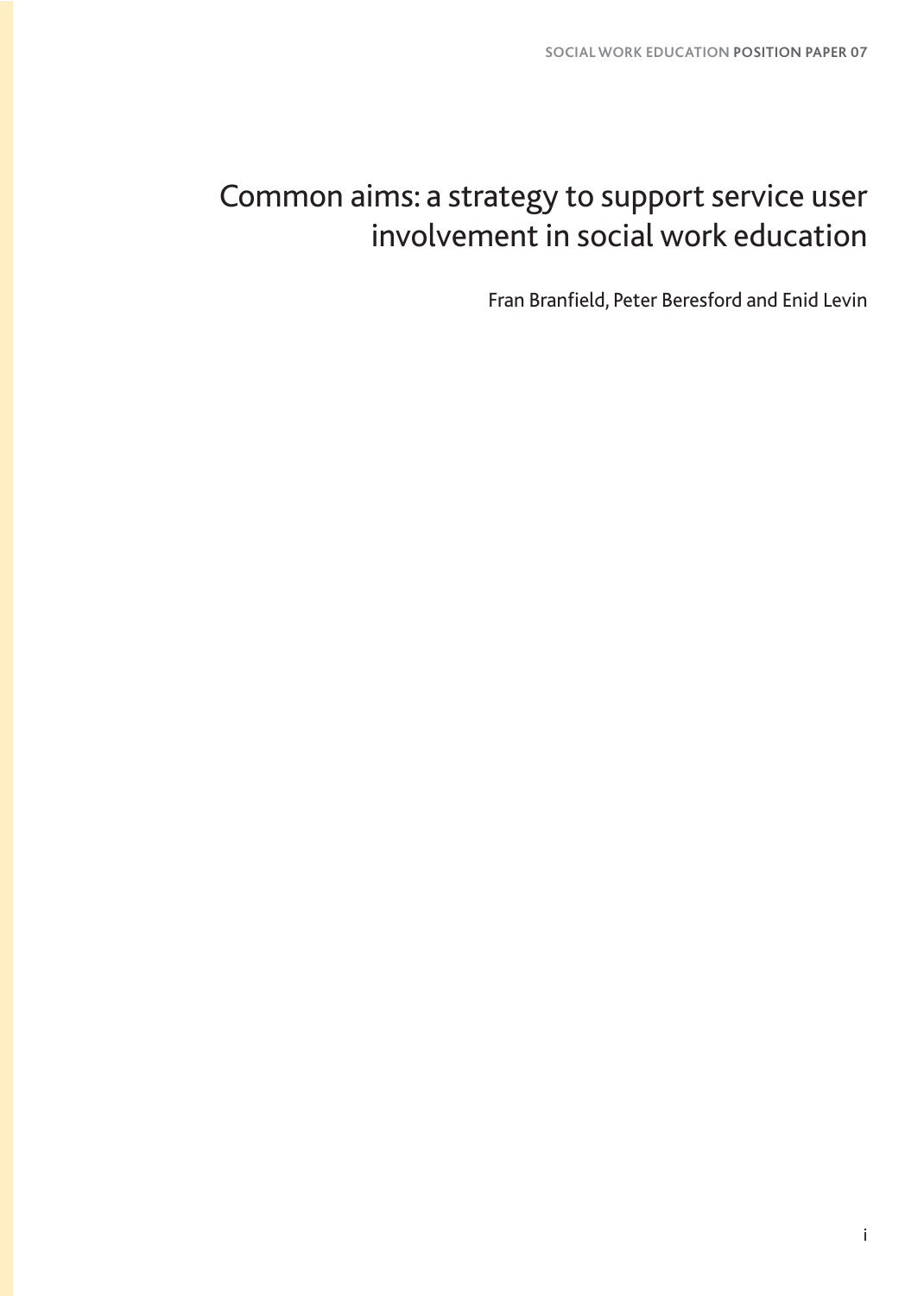First published in Great Britain in February 2007 by the Social Care Institute for Excellence

© Fran Branfield, Peter Beresford and Enid Levin All rights reserved

Written by Fran Branfield, Peter Beresford and Enid Levin

ISBN 978-1-904812-25-8

**This report is available in print and online www.scie.org.uk**

**Social Care Institute for Excellence** Goldings House 2 Hay's Lane London SE1 2H tel 020 7089 6840 fax 020 7089 6841 textphone 020 7089 6893 www.scie.org.uk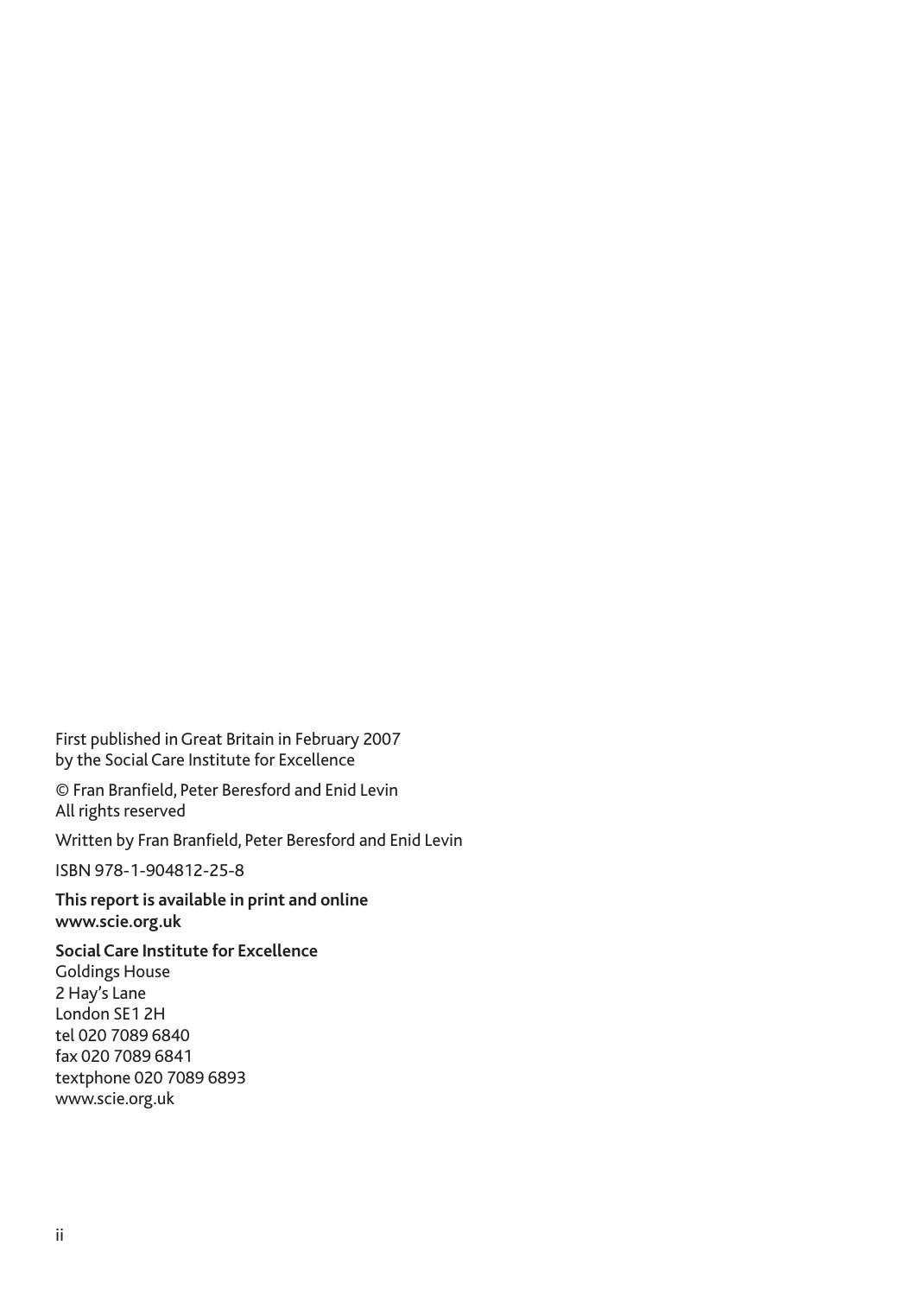| <b>Acknowledgements</b>                 |                                                     |    |
|-----------------------------------------|-----------------------------------------------------|----|
| Members of the national reference group |                                                     | 2  |
| 1.                                      | What this paper is about                            | 3  |
| Z.                                      | Key messages                                        | 4  |
| 3.                                      | Recommendations                                     | 6  |
| 4.                                      | How the strategy was developed                      | 7  |
| 5.                                      | Why we need a strategy                              | 8  |
| 6.                                      | Summary of service users' views and recommendations | 9  |
| 7.                                      | Conclusions                                         | 13 |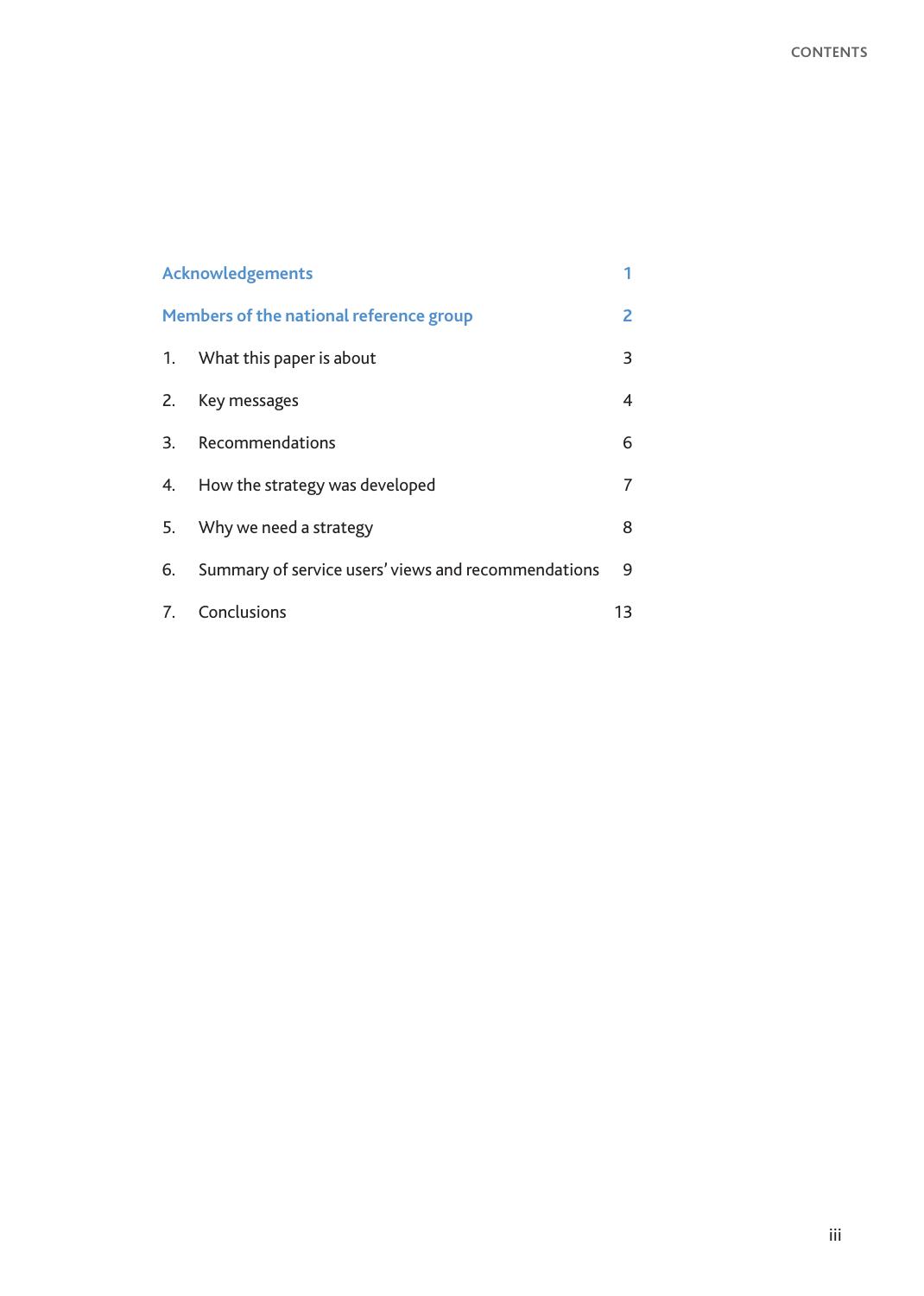# Acknowledgements

The Social Care Institute for Excellence (SCIE) and Shaping our Lives would like to thank all the individuals and organisations that have contributed to the development of this proposed strategy.

We would particularly like to thank the four local organisations of service users that coordinated, facilitated and wrote the reports on the regional consultations, principally Phil Brough,Audrey Hanion,Andrew Hughes, Munir Lalani, Peter Millington, June Sadd and Michael Turner.We also thank Fran Branfield, Director of Shaping Our Lives, for writing the consultation overview report.

We are especially grateful to the members of the national reference group for all their hard work on our behalf and for their advice, support and generous contributions to the project.

We also thank the Department of Health (DH) for funding the project and Anne Mercer for her advice and support.

Above all, we thank the service users who took part in the consultation days, sharing their thoughts, experiences and ideas for improving social work education.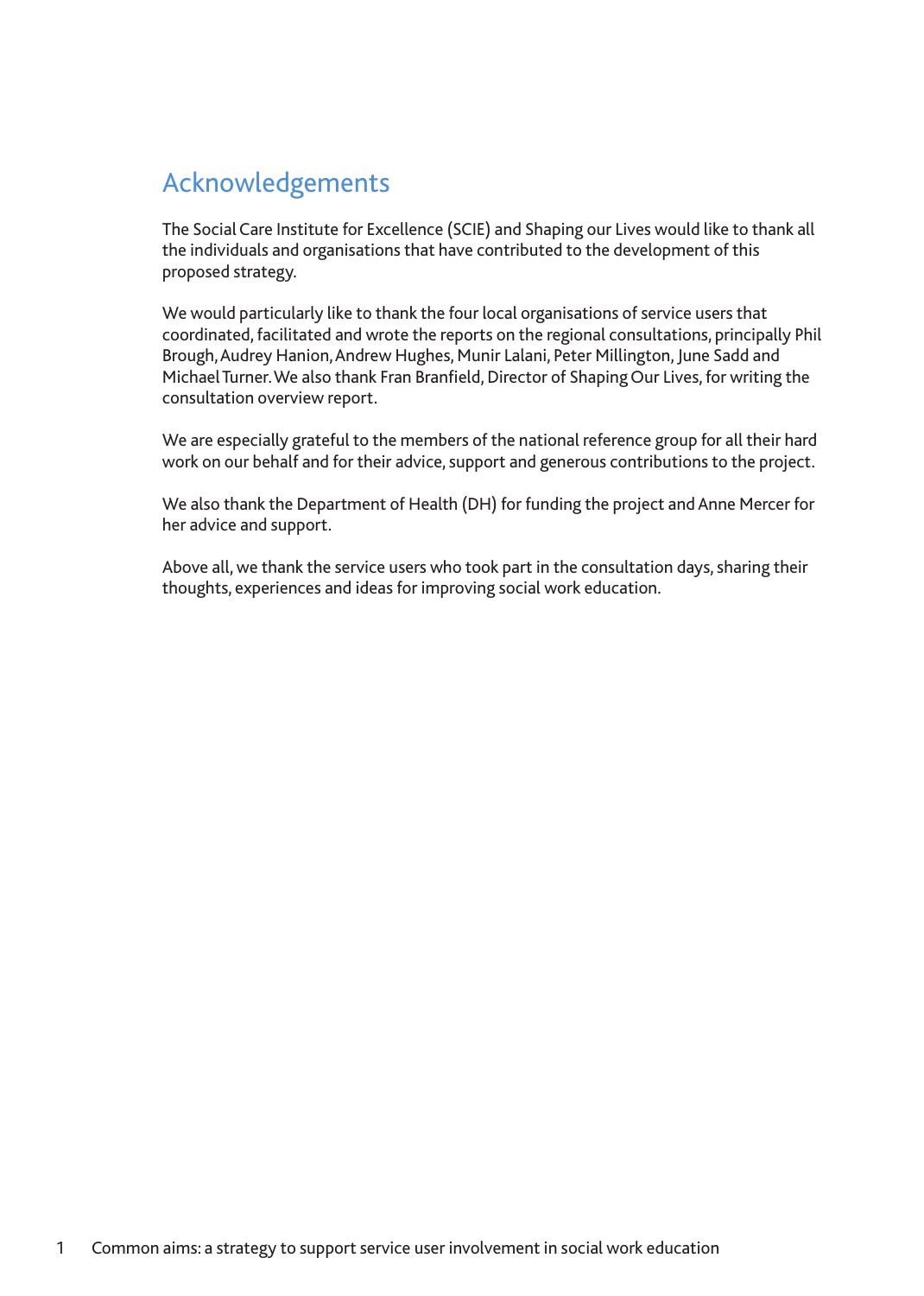### Members of the national reference group

Peter Beresford, Shaping Our Lives (Chair)

Simone Aspis, disability rights activist

Lynette Bolitho, Social Care Institute for Excellence (notes)

Fran Branfield, Shaping Our Lives

Sarah Carr, SCIE (notes)

Patricia Chambers, Black Users'Group

Graham Clarke, Essex Coalition of Disabled People

Ann Davis, Joint Universities Council Social Work Education Committee

Chris Franklin, Essex Coalition of Disabled People

Nasreen Hammond, Practice Learning Taskforce

Perlita Harris, Association of Trans Racially Fostered and Adopted People

Ros Kingston, Skills for Care

Munir Lalani, Achi-Zindagi

Ros Lawless, Essex Coalition of Disabled People

Enid Levin, Social Care Institute for Excellence

Brian Maslen,Wiltshire and Swindon Users' Network

Hazel Peasley, Hampshire Coalition of Disabled People and Southampton Centre for Independent Living

Juan Romero, service user

Wendy Wallen, Southampton Centre for Independent Living

Helen Wenman,General Social Care Council

Grace Wood, Skills for Care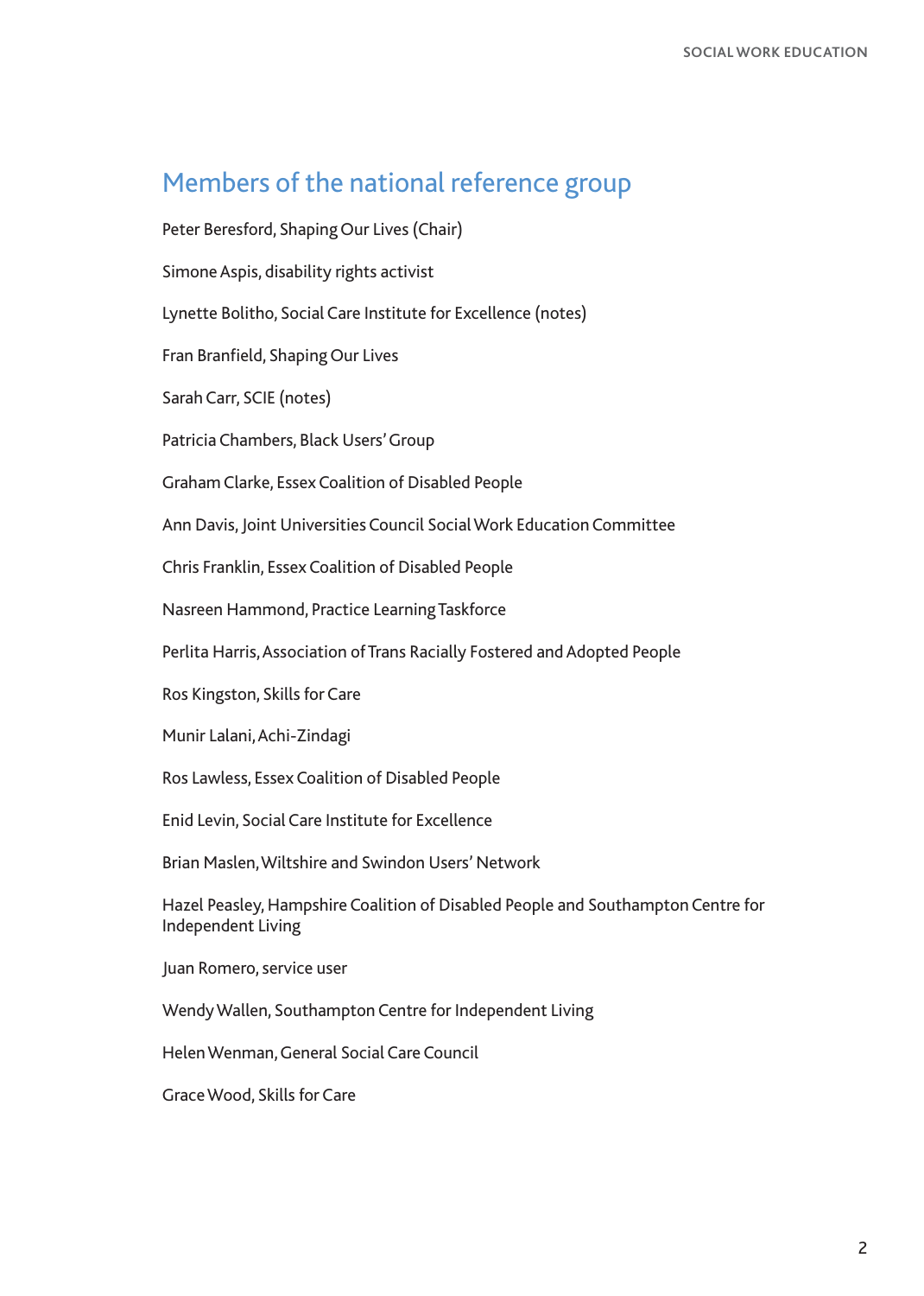# 1 What this paper is about

In this paper we propose a strategy to support the participation of service users and carers in social work education.We focus on how service user and carer organisations could take the lead in building their capacity for involvement in the undergraduate and postgraduate social work degree.We outline the successes in the first two years of the degree.We then identify the barriers to successful partnership working and suggest some ways forward.

We base our recommendations mainly on service users' thoughts, experiences and ideas about how to strengthen participation. In common with all the stakeholders in social work, we want to ensure that from the very start of their careers social workers fully understand the standards of practice that service users and carers expect and the outcomes they value.

The Department of Health commissioned the project and asked us to focus on participation in the undergraduate and postgraduate social work degree. However, the new framework for post-qualifying social work training requires systematic service user and carer involvement in all aspects of its programmes.All the issues raised in this paper are relevant to the broader area of training social workers throughout their careers.Therefore, our proposed strategy may be of interest to the wide range of organisations and individuals involved in social work education.

We invite feedback on the strategy from all the stakeholders in social work education.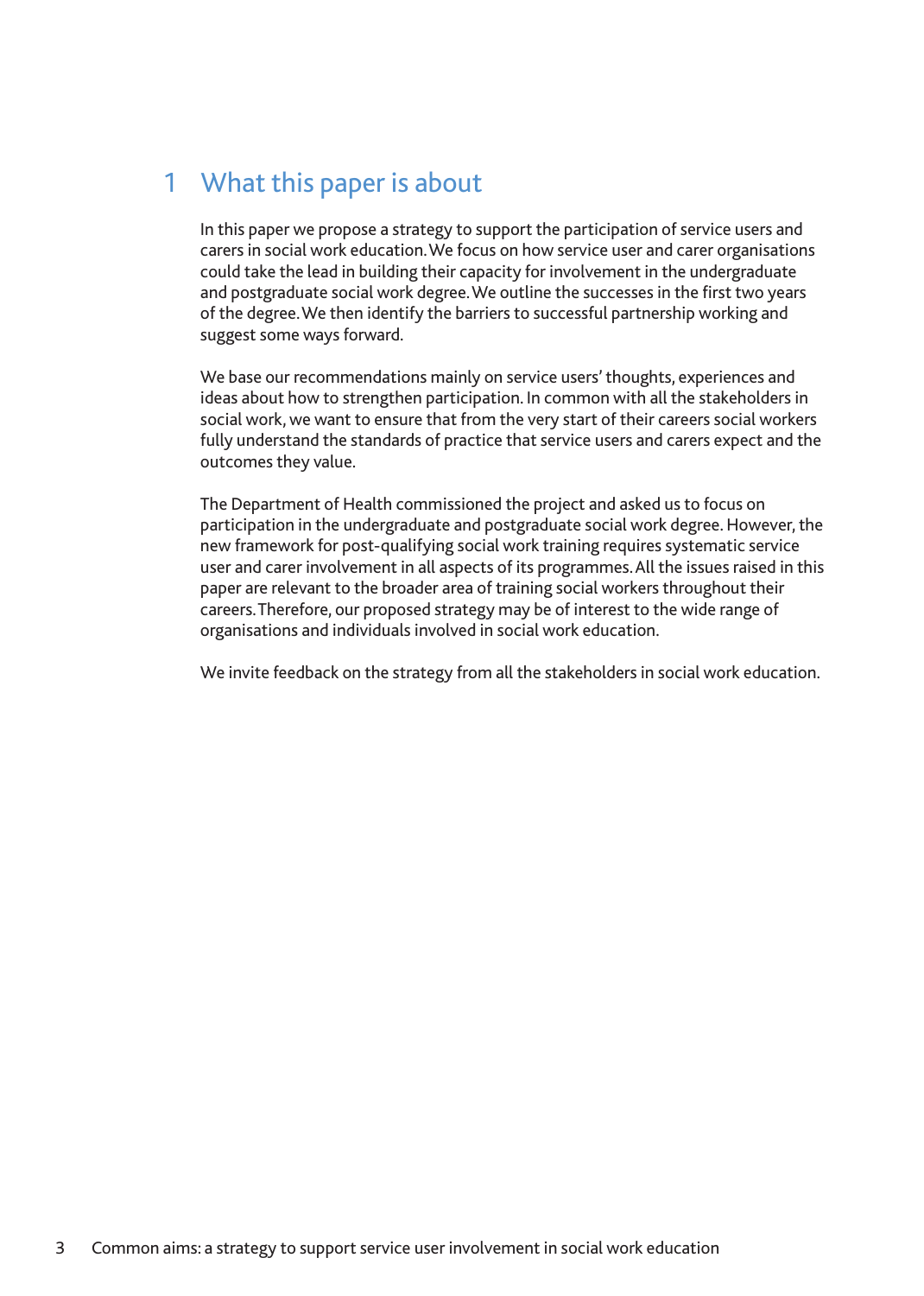### 2 Key messages

In social work education, more than in any other area, there are common aims between the individuals providing services, the teaching staff, the service users and students.We should use these common aims to develop the courses together. *Service user at a consultation event*

- 1. Service users are very positive about the reforms in social work education.They go to considerable lengths to participate.They highly value their organisations' involvement in the undergraduate and postgraduate social work degree.They want to take on all the roles assigned to them in the national requirements for social work training.
- 2. The extent of involvement on the degree programmes varies.To date, service users have been most involved in selecting students and teaching sessions.They want to play a bigger part in programme management, developing course content, providing practice learning opportunities, assessing students and evaluating outcomes.
- 3. Service users' experiences at the universities also vary.They want to share their experiences and promote consistent policies and processes that are based on the principles of good practice in participation.
- 4. Service users identify common barriers to effective involvement:
	- I. Academics do not value service users' knowledge highly enough.
	- II. The culture in universities needs to change.
	- III. Access requirements are not fully met.
	- IV. Service user organisations lack capacity and infrastructure to involve service users fully.
	- V. There is a lack of training and support for service user trainers and their organisations.
	- VI. Payment policies, practices and the benefits system discourage involvement. Service users experience difficulties in securing proper payment for their contributions to training social workers.The benefits system can be inflexible and inconsistent in the way it operates, discouraging the participation of service users who are receiving benefits.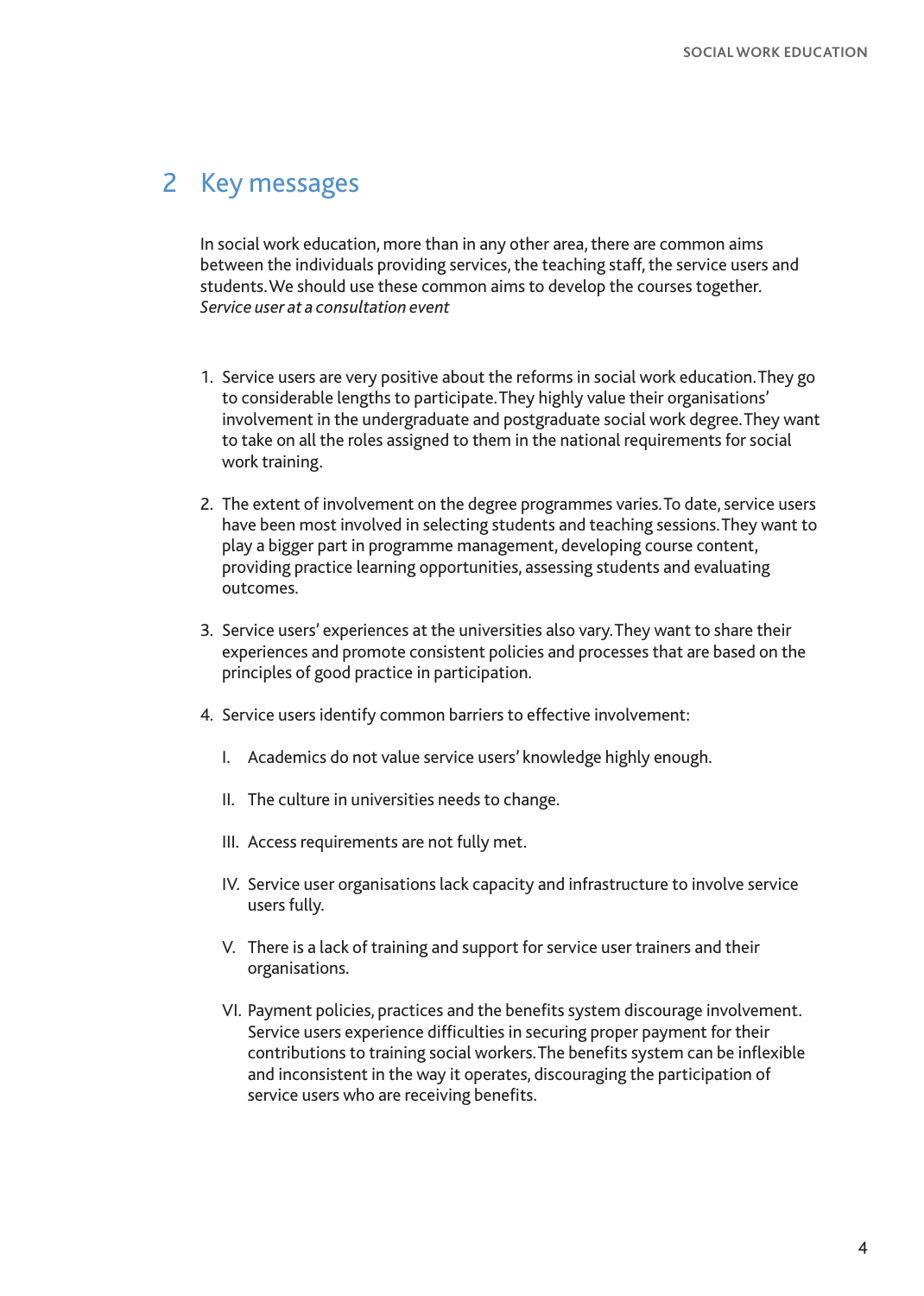5. Service users have many ideas about the ways forward.Their ideas cover what the universities, service user and carer organisations and government could do to strengthen service user involvement in social work education.Above all, service users and their organisations want to work in constructive partnerships with all the stakeholders in social work education.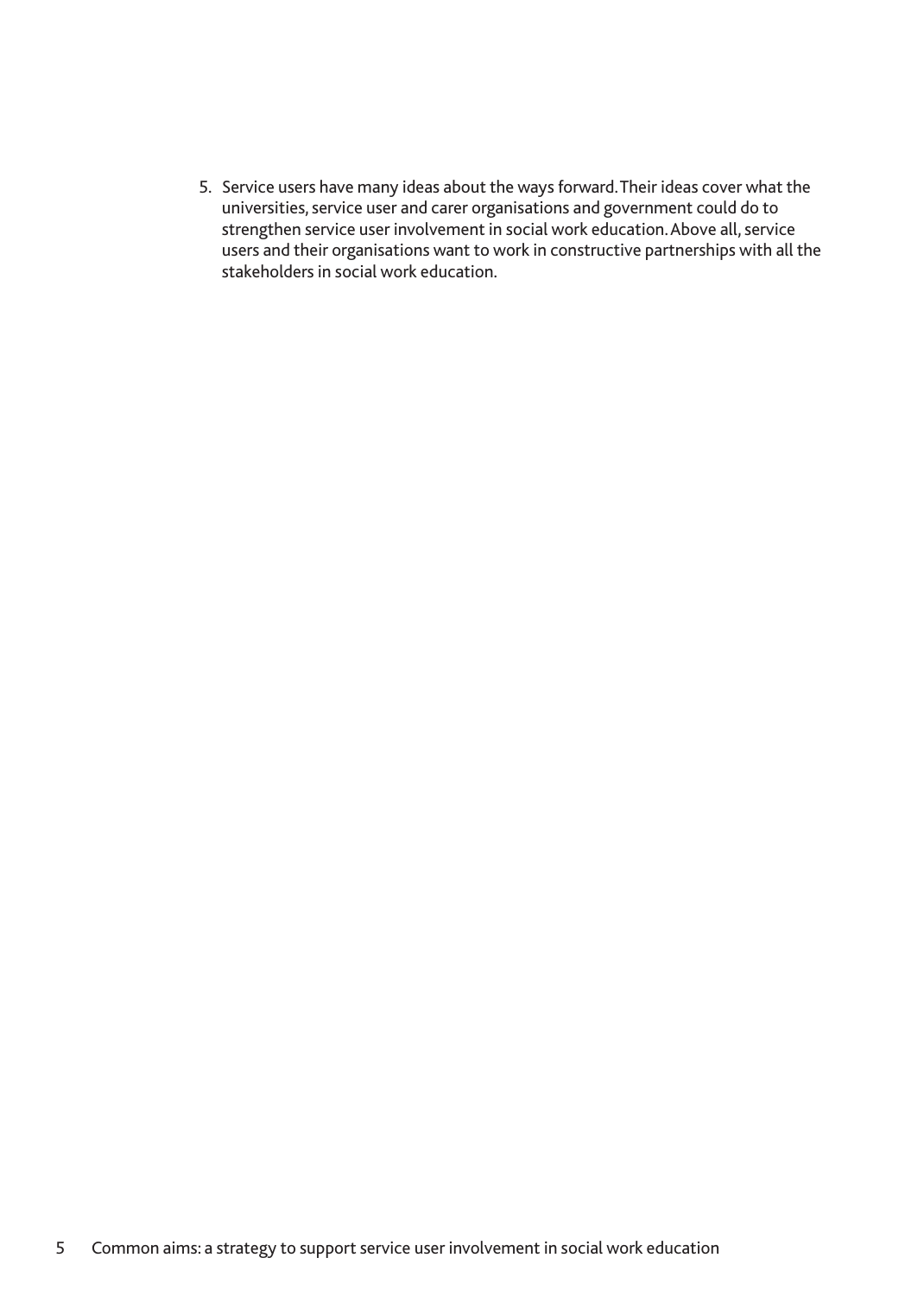### 3 Recommendations

- 1. A national network of service user organisations in social work education should be developed:
	- **•** The network would establish for the first time a national forum for service users in social work education. It would give service users a stronger voice in national, regional and local developments.
	- **•** The network would provide opportunities to share experiences and develop the participation agenda. Members would be a resource for each other and for everyone else in the field.
- 2. The national grouping should give priority to engaging more diverse groups of service users and carers in qualifying training.This includes people from black and minority ethnic groups and smaller service user groups that are not widely and routinely included.Organisations with a track record in social work education would act as a resource for smaller, less experienced groups.
- 3. National user-controlled organisations should develop this initiative.They should take the lead in building their sector's capacity to train social workers.They need direct funding for this purpose.This funding should be separate from the funding that universities also need to sustain participation and meet the degree requirements.A national steering committee with strong regional inputs should be set up to develop the arrangements and work programme.The processes must be values-based, transparent and ensure accountability.
- 4. More training and support for service user trainers should be developed with service user organisations.
- 5. Government should address the benefits issues relating to public participation.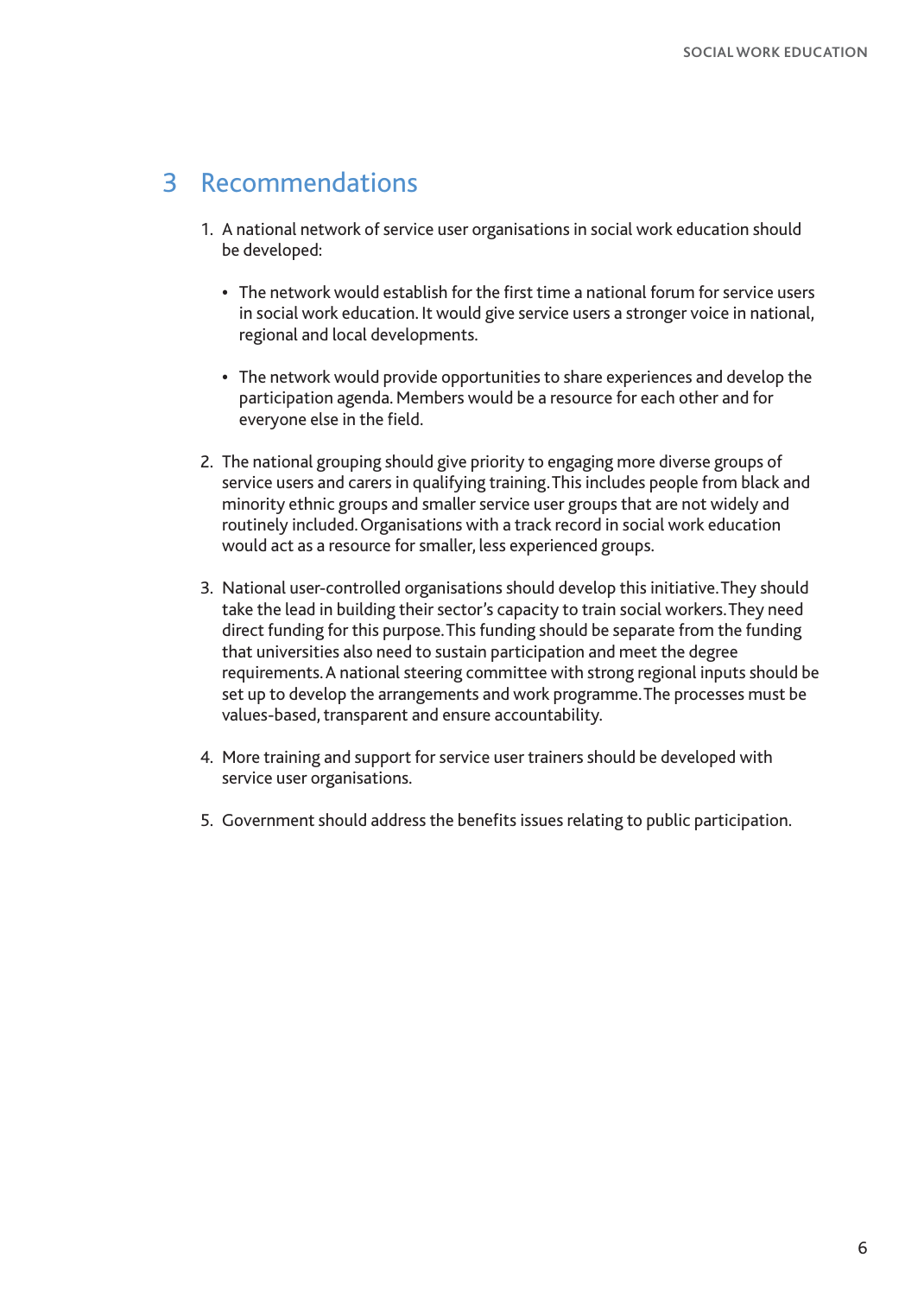### 4 How the strategy was developed

Shaping our Lives led the development of this strategy with support from the Social Care Institute for Excellence. Shaping our Lives is an independent, national usercontrolled organisation and network, working with a broad range of people who use health and care services.

First, we set up a service user reference group and a national reference group to identify the issues, debate them and agree a draft strategy.The national reference group members were from Shaping Our Lives, the General Social Care Council, the Joint Universities Council Social Work Education Committee, the Practice Learning Taskforce, Skills for Care and the Social Care Institute for Excellence.The service users' group met in the morning and the other members joined them in the afternoon for three meetings. Members also did a lot of work between meetings to progress the strategy.

Second, Shaping Our Lives facilitated and organised five regional consultation days with service users who have an interest in and direct experience of involvement in social work education.We invited four regional service user-led organisations to use their own networks to identify service users for the consultations.

The events were held in the North East, North West, South West and West Midlands. 36 service users participated.All participants were paid and had their travel, expenses and support costs met. Participants were divided into groups made up of diverse service users in terms of the disabling barriers people experienced, the services they used and their age, ethnicity, gender and sexuality. Each group discussed the same set of questions about how to improve social work education.

The participants had varying degrees of involvement with local universities and the social work degree.Their experience covered recruitment, design, direct training, service user forums, practice placements and student assessment.

Everybody involved in the consultation events was a service user, including the regional facilitators and report writers.

Shaping our Lives has prepared an overview report,*User Involvement In Social Work Education: Report of regional consultations with service users to develop a strategy to support the participation of service users in social work education* (Branfield, 2007).The report draws together the findings from the consultations and includes many quotations of service users' views. It notes the remarkable consistency and agreement across groups about ways to support effective participation and improve social work education.The findings from this report have greatly influenced our recommendations. It is published separately by Shaping Our Lives and should be read in conjunction with this paper.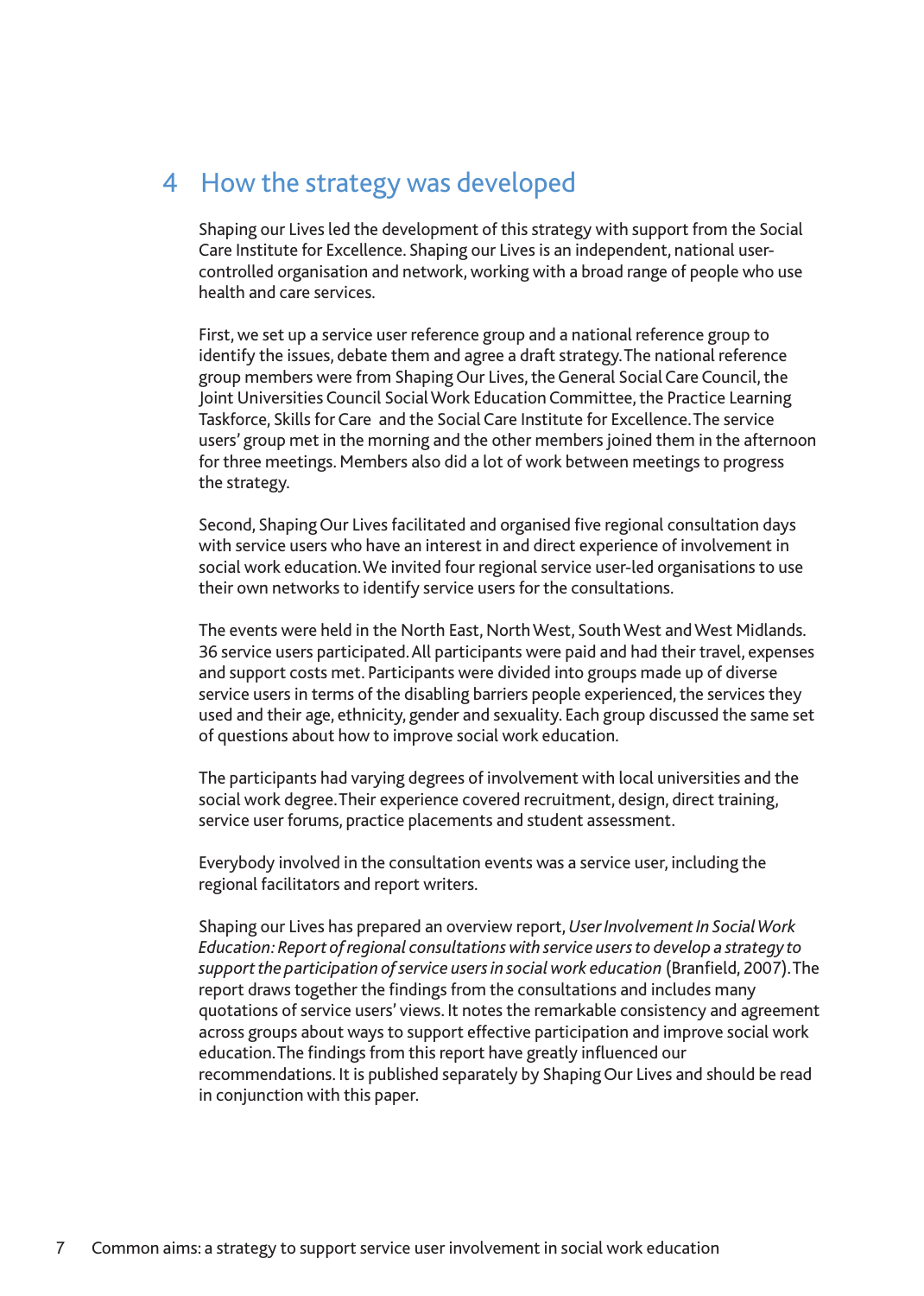## 5 Why we need a strategy

- 1. The work of national organisations shows that many universities and their service user and carer partners have made a good start at working together. But progress is patchy and uneven across England. If participation is to be sustained, it is essential that user-controlled organisations have the capacity and resources to make effective contributions.At present, universities mainly decide how participation is organised, leading to a lot of variation in who is involved, how, and at what level.
- 2. There is convergence of opinion about the benefits of involvement. University teachers, service providers, students, service users and carers are positive about it and want it to continue and expand.
- 3. Many service user and carer organisations are already involved and the demand is increasing.Over 70 universities are offering undergraduate and postgraduate qualifying training, with student intakes ranging from about 25 to 200 per year.
- 4. Many other public bodies want service user and carer involvement.Organisations willingly cooperate but find their full costs are rarely met.
- 5. Many national, regional and local organisations have roles in taking forward the participation agenda. It is a development exercise and involves a lot of people working together in new ways.An overall strategy could add value to everyone's contribution and make it easier to tackle common issues.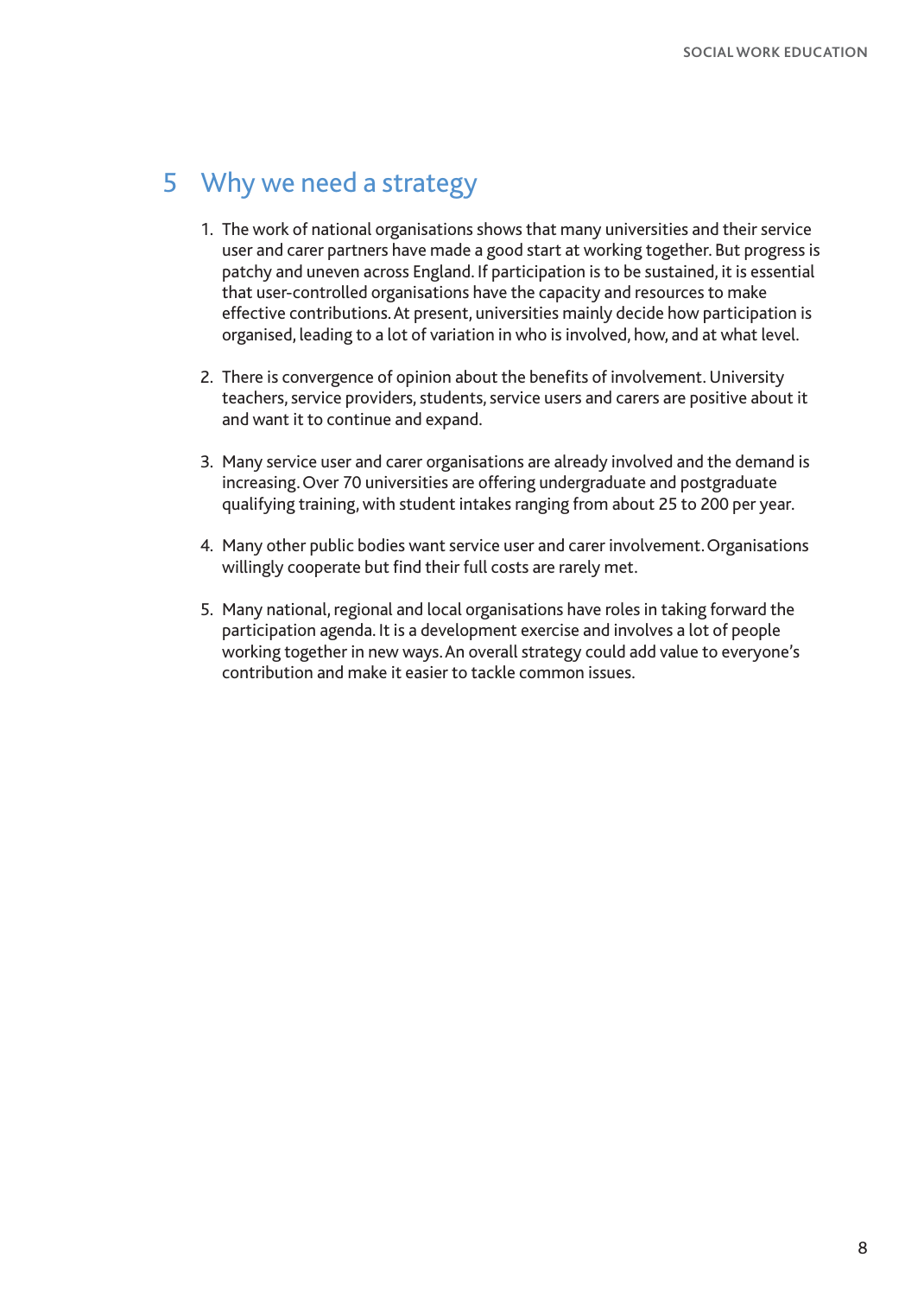# 6 Summary of service users' views and recommendations

In this report we focus on service users' views of user involvement in social work education. Shaping Our Lives has written a full report (Branfield, 2007) on the findings from the regional consultations days, which is published separately.At the consultation days, service users considered the benefits of involvement in the degree, identified common barriers to effective involvement and suggested ways forward for universities, government and user-controlled organisations.As their recommendations are integral to the strategy, we summarise them here.

The service users who participated were from an extremely diverse range of people in terms of the services they used, the disabling barriers they experienced and their age, ethnicity, gender and sexuality.There is a remarkable degree of consistency and agreement in the comments from different service users and those from different parts of the country.

#### **Service users highly value involvement in social work education**

- **•** The benefits of this involvement are numerous. From day one, students can learn from experts by experience without any intermediaries.They can hear what it is like to be at the receiving end, have their assumptions challenged, learn to see people as people not just as problems and bridge the gap between theory and practice.
- **•** Most people were pleased about the recent progress towards involvement. However, the process of involvement could be frustrating and changes were needed. Service users in social work education want more opportunities to exchange ideas, learn from each other and work together to improve practice.

#### **Barriers to successful and meaningful involvement**

#### **Academics do not attach high enough value to service users' knowledge**

- **•** Some people with experience of teaching social workers had been systematically involved and valued the structured arrangement. But more commonly, service users had been asked to contribute occasional sessions on disability awareness and discrimination, often at short notice.
- **•** People felt that lecturers were not confident that service user trainers could teach their students.They seemed to rate knowledge from books more highly than knowledge from experts with experience.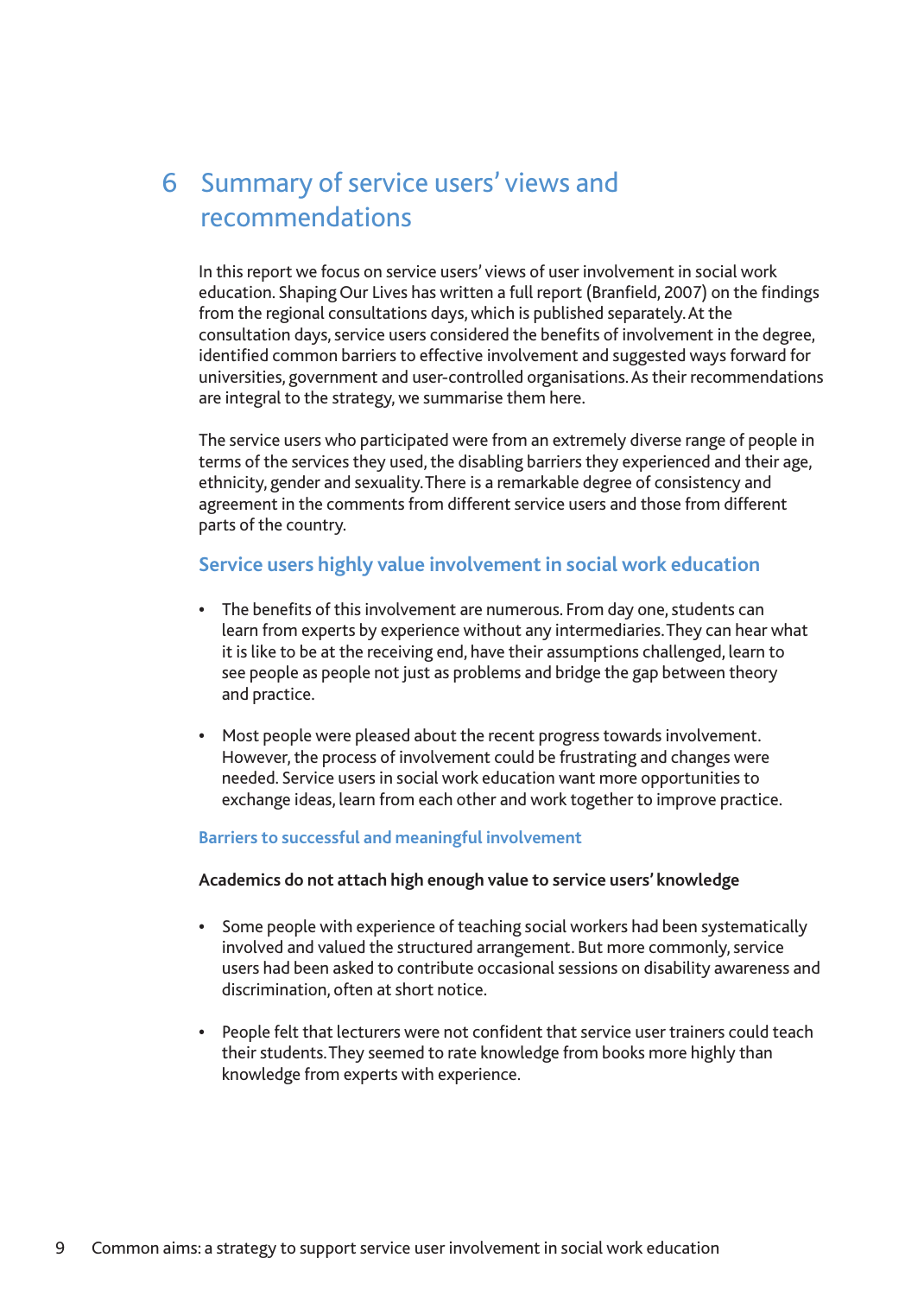#### **The culture in universities needs to change**

- **•** The culture in universities is not very conducive to new ways of working.
- **•** When the university as a whole does not embrace a culture of service user involvement, participation and diversity, its staff may be slow to move from tick box, superficial involvement to active, meaningful involvement.
- **•** University systems and structures are rigid and can prevent involvement.
- **•** Some staff put up professional barriers.Their knowledge and approaches are not always up to date.They may restrict involvement to the service users they find least challenging.

#### **Access requirements are not fully met**

- **•** Service users' access requirements are all too often unmet.Access is understood only in terms of flat access for wheelchair users. Physical barriers such as heavy fire doors, entrance systems or inappropriate seating are not recognised as barriers. Much more work is required on accessibility, including alternative formats and ways of talking to each other.The practical, attitudinal and organisational barriers that service users experience on a daily basis are underestimated. Better access is fundamental to the promotion of participation.
- **•** The disablist attitudes of some students and staff are a prohibitive barrier. Some students are disrespectful in service users' sessions.

#### **Service user organisations lack capacity and infrastructure**

- **•** Many service user organisations do not have the capacity or the infrastructure to be effectively and meaningfully involved in the social work degree, even though they want to take part. Some are very small and some do not know about all the opportunities for involvement in the degree. Most lack secure ongoing funding.
- **•** The commonest barrier by far is that many service user organisations are led by funding rather than their own agenda and priorities.
- **•** Service user organisations are fully stretched.Without adequate human resources and time, they cannot properly develop sound inputs for the degree.
- **•** The time frames of service user organisations and social work courses, including student placements, may not fit neatly.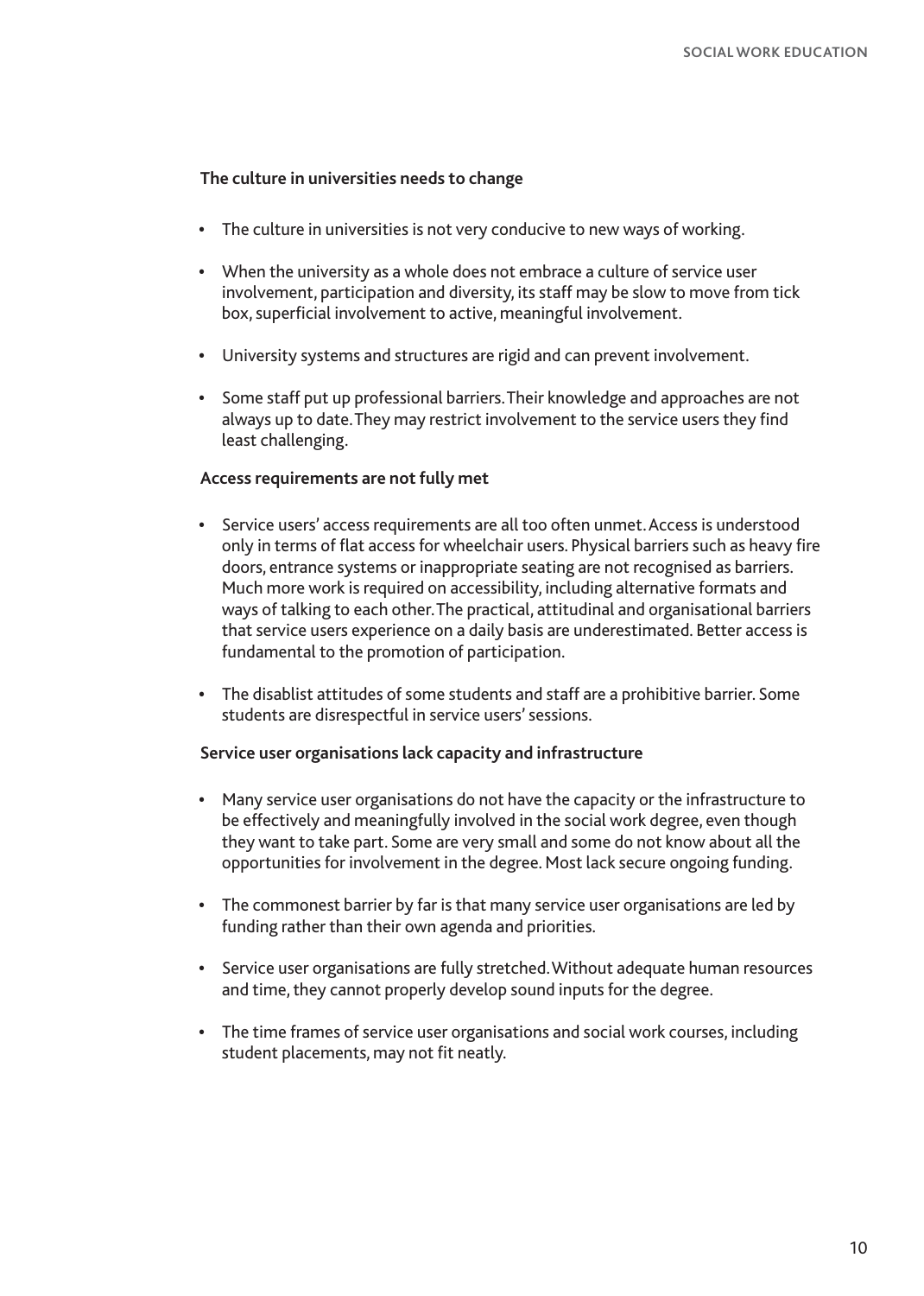#### **There is lack of training and support for service user trainers and their organisations**

- **•** Training for service user trainers is a major area for expansion. Most people want training so that they can make the best possible contribution to students' learning experiences.They want opportunities for developing training and related skills so that they can be articulate and confident in their contact with staff and students. They also want training, resources and time to develop the content and quality of what they offer collectively.
- **•** Some people want training and support to gain a recognised qualification and accreditation for their contributions.Others want to gain more experience or have opportunities for increasing their professional skills. Service user organisations want to develop and deliver training for themselves and others.
- **•** Service users also need more preparation time, briefing, support and constructive feedback.

#### **Payment policies, practices and the benefits system discourage involvement**

- **•** Service users and their organisations often experience difficulties in securing payment for their contributions to social work education. Policies and procedures can be inflexible and are inconsistent across universities.
- **•** Individuals and organisations should be properly paid for their time, knowledge and expertise, in accordance with the principles of good practice in participation.All expenses, support, access and travel costs should be met.
- **•** Service user trainers should have easy access to sound advice and support about payment and benefits issues.
- **•** The benefits system is the biggest barrier to involvement, including involvement in the social work degree.The system can be inflexible and inconsistent in the way it operates.This discourages people from accepting invitations to participate in training social workers because they are worried about negative effects on their benefits.
- **•** Government should take responsibility for tackling the benefits issues so that the full range of service user groups can participate. More flexibility is required so that people can gain the experiences and skills to become employable.
- **•** Universities must have money from the top to meet the costs of the involvement in the degree that government requires.They should also tap into all available funding.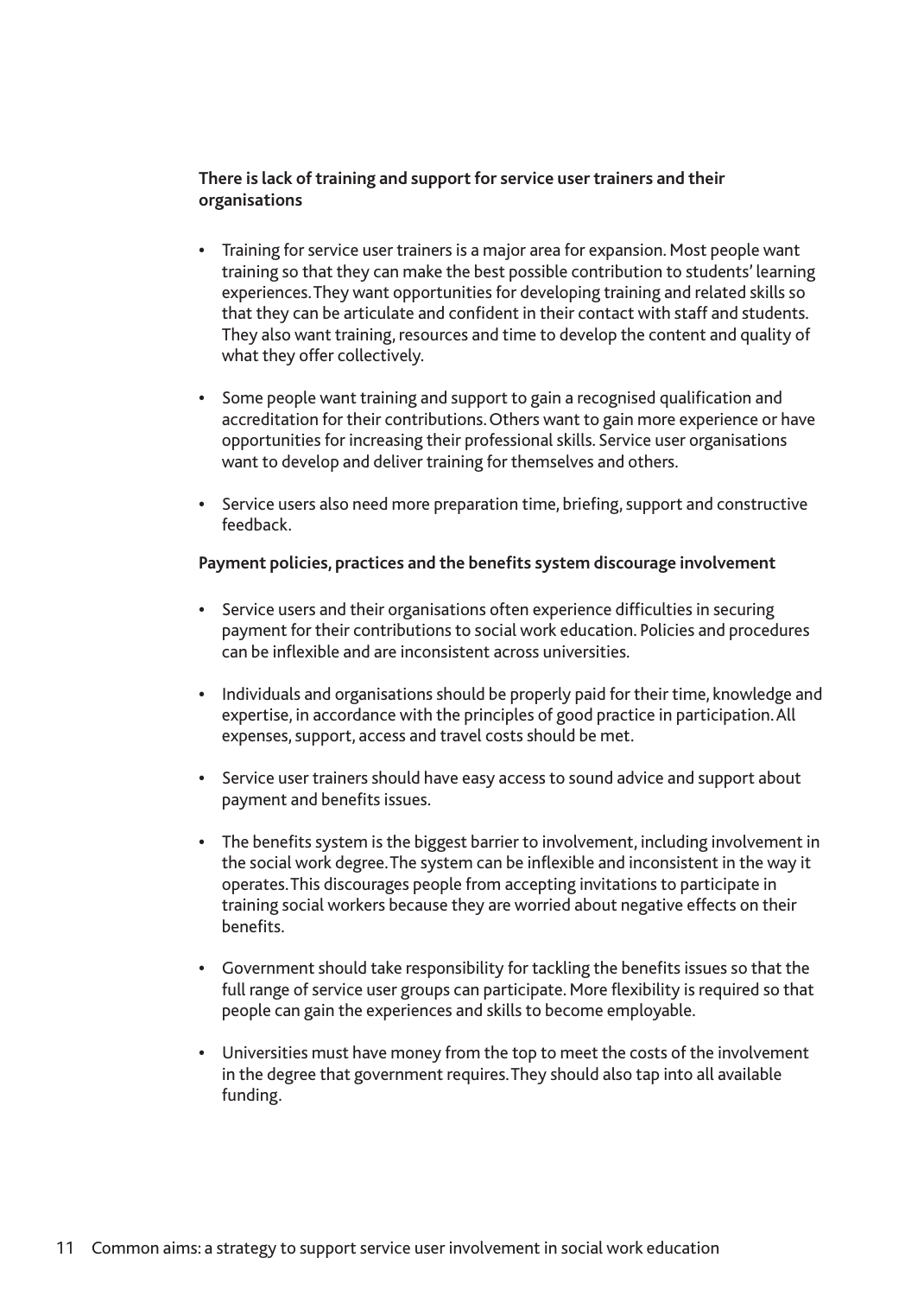#### **Service users' ideas on how to improve involvement in social work education**

Service users showed a high degree of responsibility and commitment to the courses and students.They were positive about participating as equal partners in all aspects of the design and delivery of social work education.They also had clear ideas about what universities, government and service user organisations could do to increase the effectiveness of involvement, backing them up with specific, practical suggestions.

#### **What universities could do**

- 1. Address issues of equality.
- 2. Address issues of access, in its widest definition.
- 3. Develop stronger links with their local community.
- 4. Employ more service users on their staff.
- 5. Enrol more service user students.
- 6. Train staff and service users.

#### **What government could do**

- 1. Allocate secure funding to service user organisations.
- 2. Review welfare benefits in relation to service user involvement.
- 3. Close all segregated schools.
- 4. Enforce positive representation of service users in the media.
- 5. Promote social work and social workers in a more positive light.

#### **What service user organisations could do**

- 1. Network more widely with other service user organisations and publicise themselves better.
- 2. Develop their own training, support and mentoring for service user trainers.
- 3. Coordinate service user involvement and training in social work education through a national user-controlled organisation.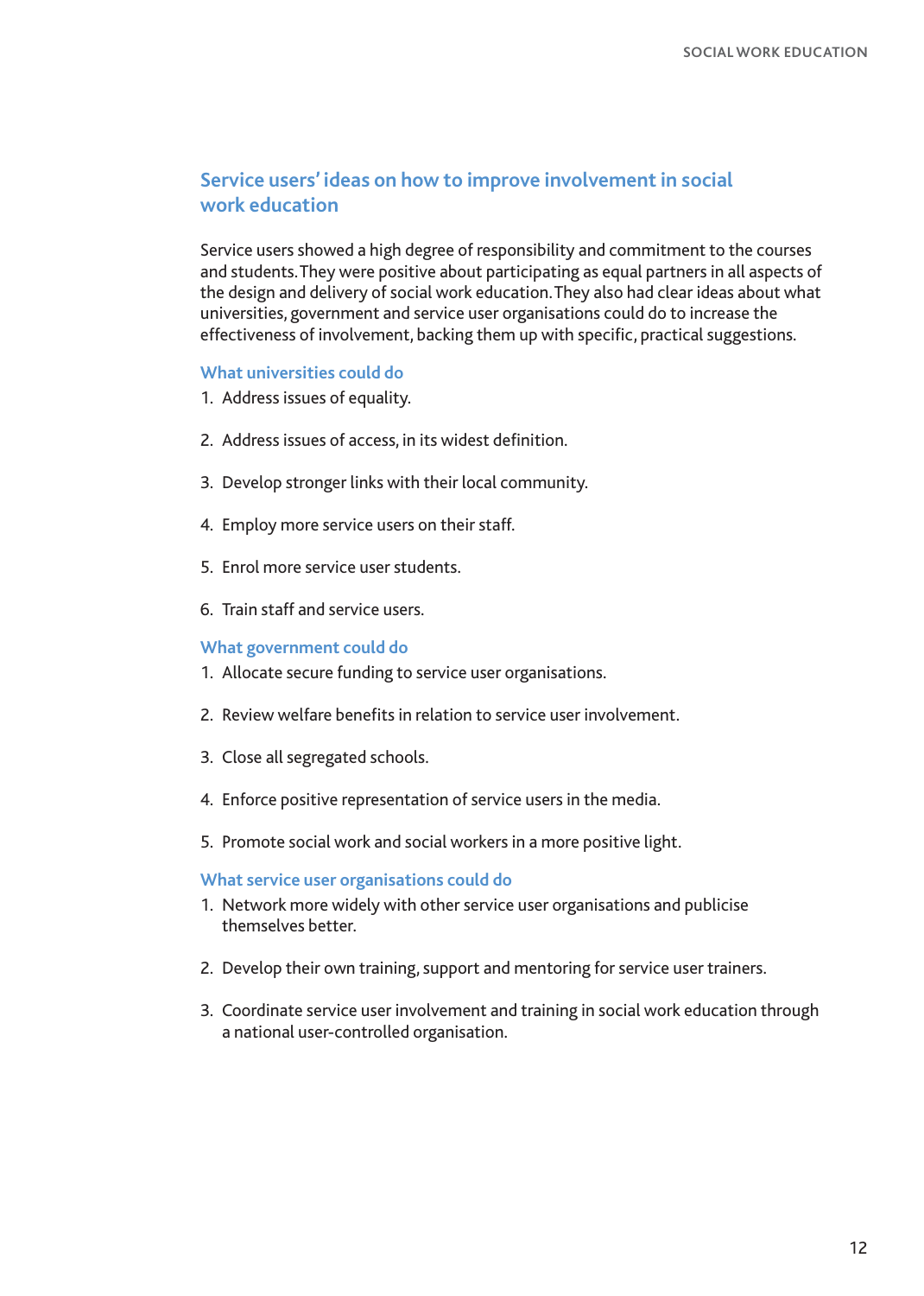# 7 Conclusions

The national reference group and the participants at the consultation events independently arrived at similar conclusions about ways to build the capacity for effective involvement for service users and carers in social work education.

The national reference group also discussed how to take forward the strategy if money becomes available for this purpose.We outlined their recommendations at the beginning of this paper and return to them in this conclusion.

- 1. User-controlled organisations should take the lead in developing their capacity to participate as equal partners in social work education.Other approaches give them less control and choice.They need direct funding for this purpose.They recognise that universities and practice placement providers also face capacity issues and need resources to sustain participation and meet the degree requirements.
- 2. A national network of service users in social work education should be set up. The national grouping would give service users more equal standing with other stakeholders in social work training.The aim of the network would be to share experiences and promote good practice. Its methods might include setting up a website, running events and providing advice for people and organisations new to training social workers.
- 3. Priority should be given to engaging more diverse groups of service users from different backgrounds in the social work degree.Well-established organisations would link up with and act as a resource for smaller groups that want to participate.
- 4. The initiative to build the capacity should be:
	- **•** led by a national user-controlled organisation with a remit to secure input from each region
	- **•** based on a clear set of values and principles
	- **•** clear about its purposes
	- **•** based on clear arrangements for the allocation of funding
	- **•** open and fair in its processes
	- **•** accountable to well-established organisations.

Finally, in all the capacity-building activities, we must keep a sharp focus on the main purpose of involving service users and carers.This is to ensure that the new generation of social workers understands the outcomes from social care that people want and the standards of practice they expect, and that social workers are skilled and confident in working with service users and carers towards achieving them.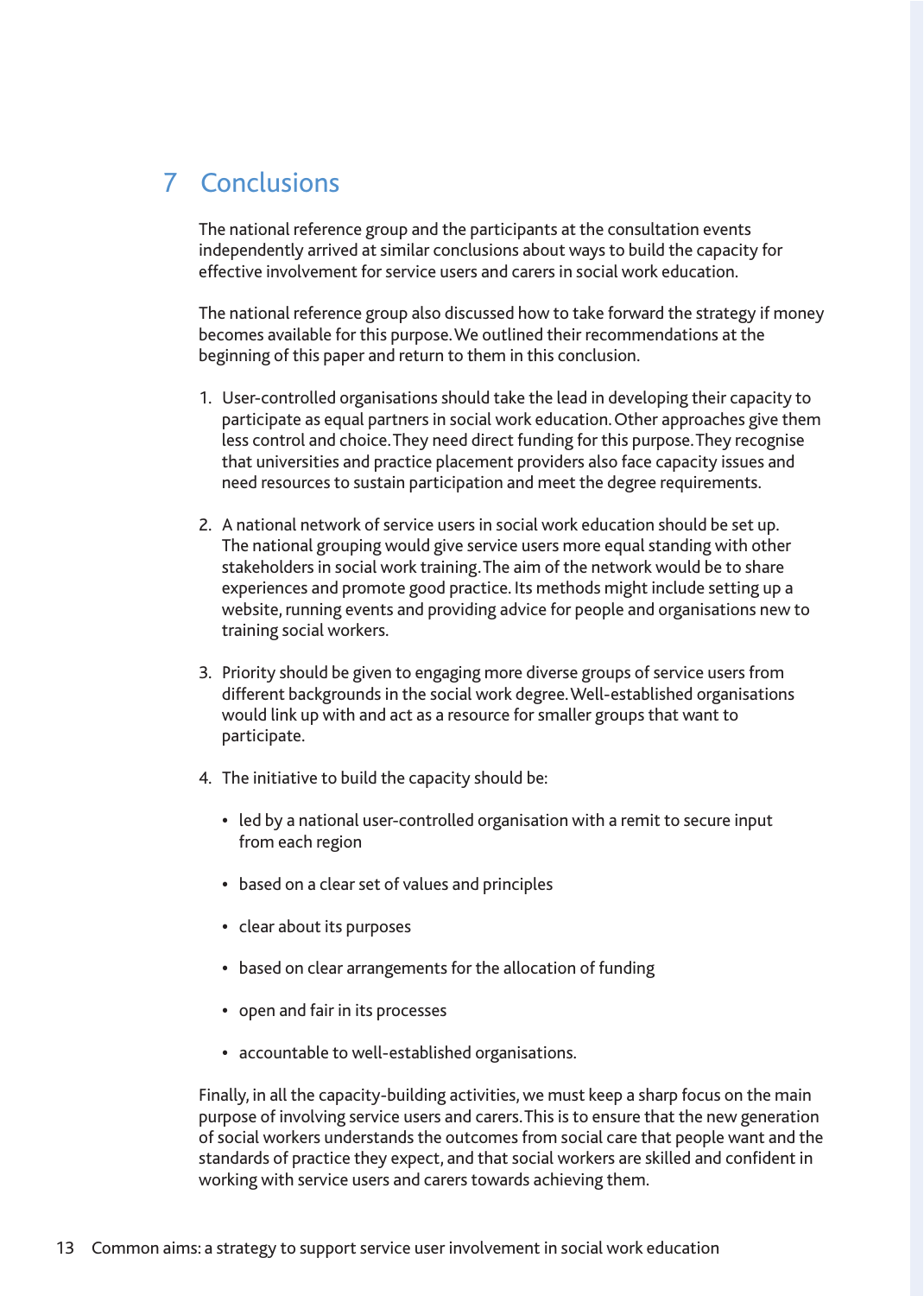### Other publications available from SCIE

#### **Resource guide 2: Involving service users and carers in social work education**

By Enid Levin

This resource guide focuses on how service users, carers and providers of social work education and training can work together on the social work degree. The guide is for all those involved in the degree – from programme heads to administrators – but is especially aimed at those responsible for educating and training social workers.

#### **Position paper 05:Working together: Carer participation in England,Wales and Northern Ireland**

By Alan Roulstone, Val Hudson, Jeremy Kearney and Ailsa Martin, with Jon Warren The position paper is intended to help social services providers to work better with carers to develop social care services.The paper aims to identify what is happening in the social care sector with the involvement of carers and the impact participation has had on service improvement.

#### **Report 8:Contributing on equal terms: service user involvement and the benefits system**

By Michael Turner and Peter Beresford The report is intended for (and was requested by) the Government, but will also be interesting for service users who take part in involvement and service providers who work with service users. This report seeks to uncover the difficulties and fears people experience in being paid for their contribution to services and those of the organisations who pay them. By revealing the issues and seeking to have them addressed, it will help in laying the foundations for proper and principled user involvement.

For further information on any of these publications please refer to www.scie.org.uk/publications/index.asp